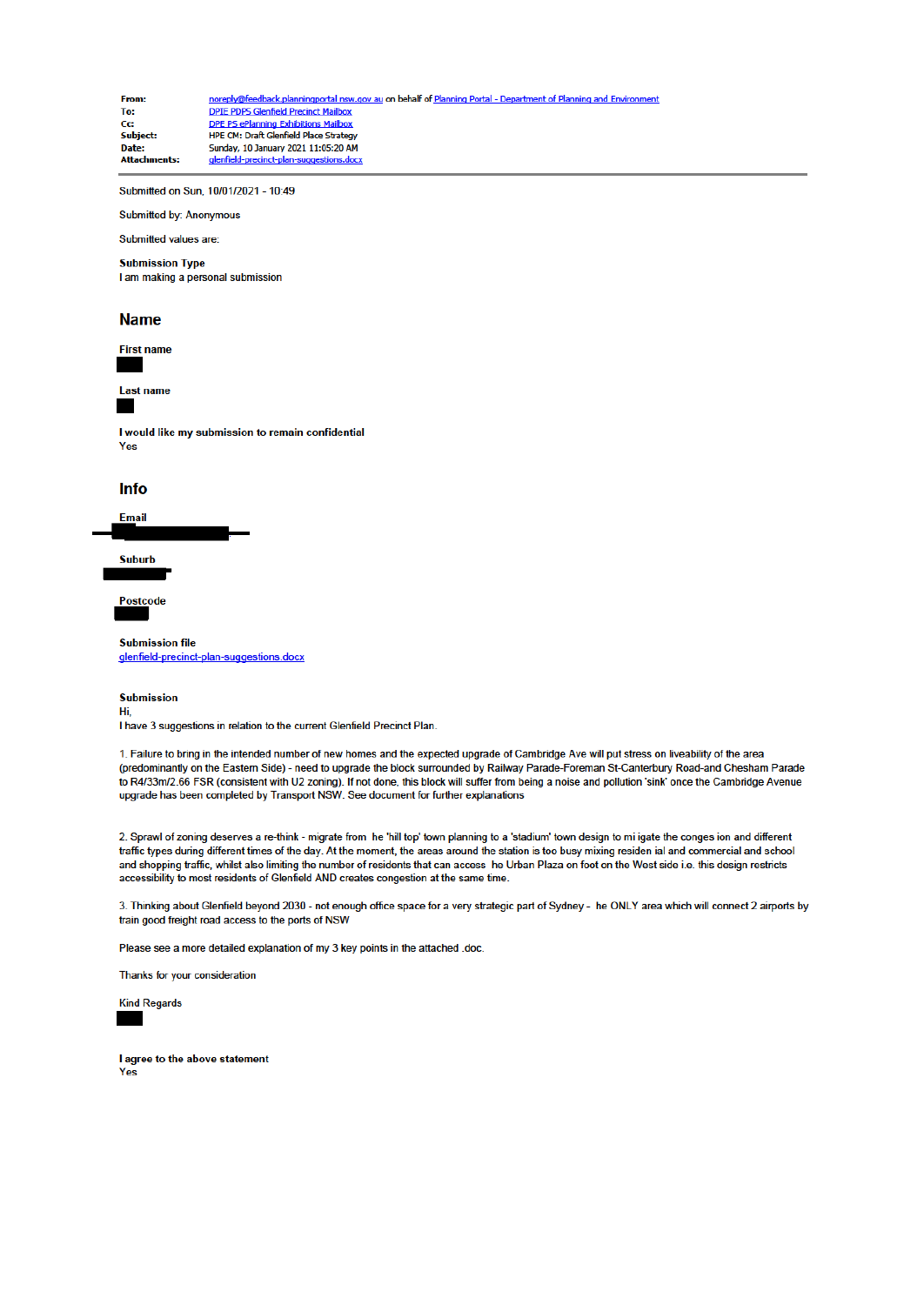## **Glenfield precinct plan (2020)**

To whom it may concern,

I want to write to you in relation to the latest draft proposal on the new Glenfield Precinct, dated December 2020.

First of all, I concur with the intent of the draft plan in terms of bringing both residential diversity and business investment into the area.

I note 3 broad areas that the plan falls short on its commitment to bring 3000 new homes into the area. The plan is also at risk of establishing unnecessarily splitting Glenfield into half (Western and Eastern side) resulting in uneven gentrification of the area.

# **Failure to bring in the intended number of new homes and the expected upgrade of Cambridge Ave will put stress on liveability of the area (predominantly on the Eastern Side)**

1. Problem: The block(s) bounded by Canterbury Road-Fawcett St – Hurlstone Ave – Belmont Ave already have multi-housing dwellings on the land. By rezoning this area to R3/11m height/1.3 FSR makes little difference to developers from a return-on-investment perspective. Additionally, this has the unintended flow on effect of putting dwelling construction pressures on the Western side of Glenfield (and unintended congestion) to achieve the target number of new housing for the area. We want to achieve balanced dwelling growth and gentrification for Glenfield.



Solution: To buffer the drop in expected housing on the Eastern side of Glenfield without placing excess burden on the Western side, the only 'undeveloped' and dilapidating pieces of land that offers an acceptable return on investment for developers is to rezone land bounded by Railway Parade-Foreman St-Canterbury Road-and Chesham Parade. This block has fairly old with scattered development from various periods (mostly owner occupier single dwelling). The return on investment in these blocks is much more palatable to developers. Moreover, with the intended upgrade to Cambridge avenue, if this block is left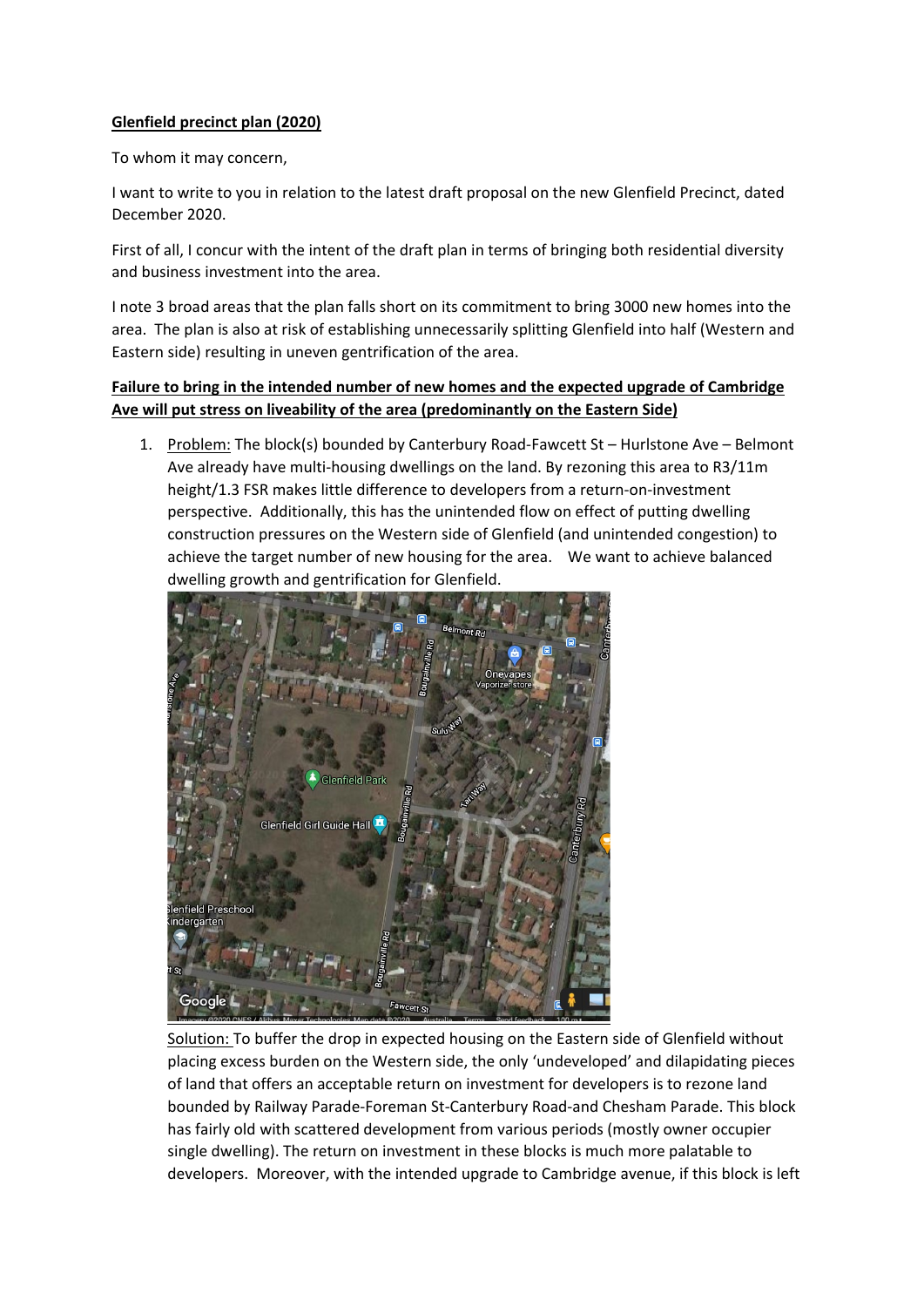as a low lying 11m/R3/1.3 FSR precinct, it becomes somewhat of a pollution and noise 'sink', capturing the noise and pollution from the upgraded Cambridge Ave overpass and Canterbury Road (24 hour trucking and logistics) and near 24 hour train services of 3 train lines. To mitigate these issues is to upgrade this block to R4 zoning/33m/FSR of 2.66 (consistent with U2 zoning). This ensures that this block rises above the pollution and the noise with park views on the north/west and east sides, and broader views of the area from the other angles. This design is modelled on the current design in Wolli Creek, which despite being bounded by Princes highway and 2x railway lines, liveability is high. There are adequate roads/access points to ensure the high density will not impede traffic, especially around the main station areas. With the upgrade of Cambridge Ave, a footbridge can also allow access over the train line to the Western side of Glenfield.



**Sprawl of zoning deserves a re-think**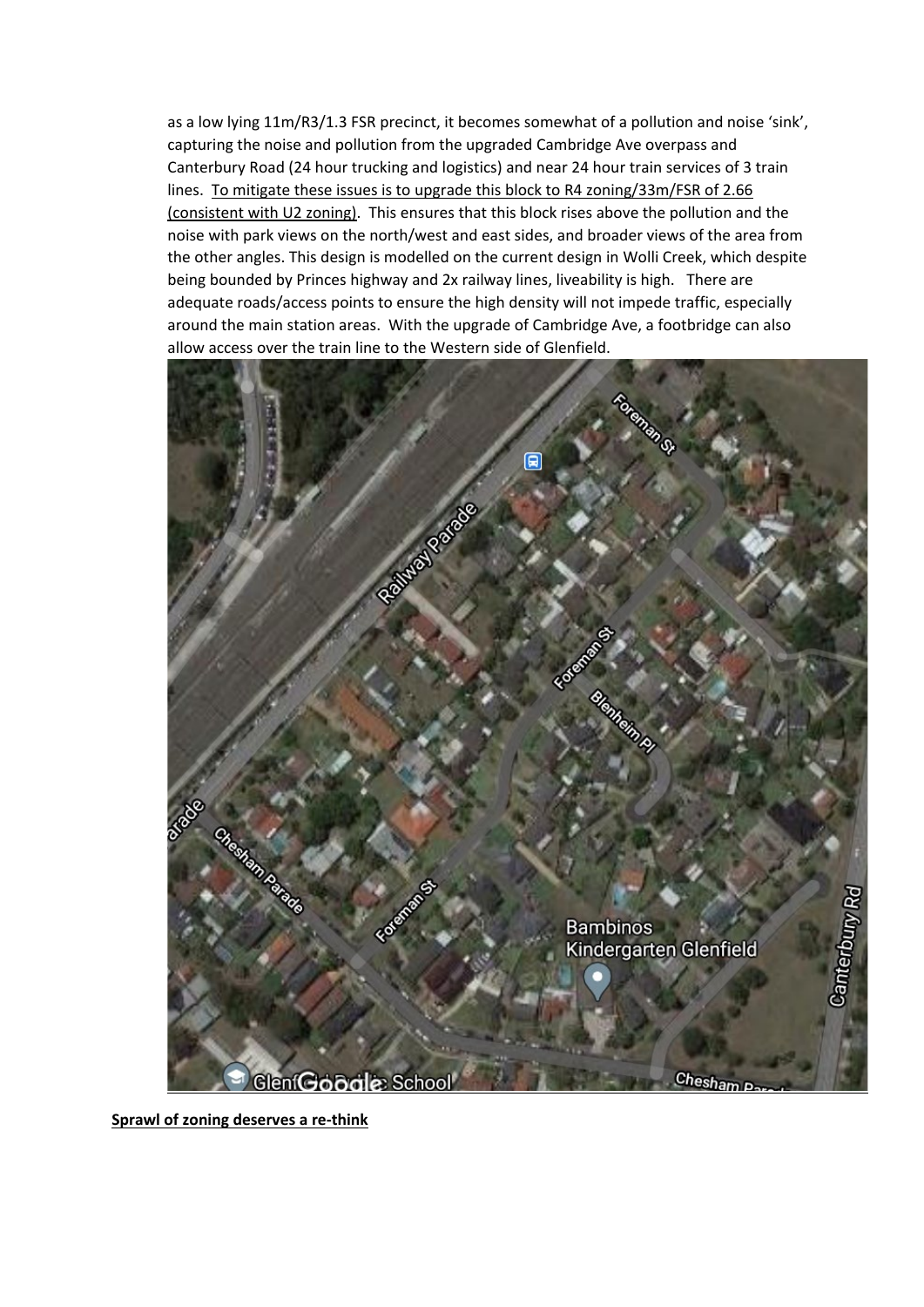I also urge the committee to migrate from having a 'hill-top' town design (i.e. high density buildings in most congested areas around the station) to a 'stadium' town design (i.e. higher density buildings on the outsider edges of Glenfield and low lying buildings in the centre). This has 3 positive effects:

- 1. The congestion is not so concentrated around the station and thereby segregating commuter, shopping, residential, logistics and schooling traffic
- 2. At present the Urban Plaza proposed on the Western side is only accessible by foot by 1 block of R4 development. Everyone else will need to drive in (congestion). If the council adopts a stadium approach and rezone a larger part of both the Eastern and Western side for shopping and commercial facilities, many more residents can have equal access to key commercial amenities around the station (on foot), which is good for house prices all around and improves the liveability for all.
- 3. The stadium design also cater to future growth and zoning around the station should more high density buildings be required in the future. You also reserve the most prized land for future development with higher stamp duty revenue intake for the state



## **Thinking about Glenfield beyond 2030**

Glenfield is strategically placed in Sydney. No other train station has access to 3 train lines and (potentially) train linkages to 2 airports. Glenfield is a clear intermodal and logistics and freight hub. This level of access for businesses, and especially those involved in import/export is unmatched by any other city nor location. I suggest the Planning department allocate more office space and also warehousing facilities to capture this growth. The current Glenfield design seem to only allow office space around the station in the B3 and B4 zoned areas. This is not enough for logistics facilities nor corporates, especially with the low density objective around Hurlstone Agriculture High School.